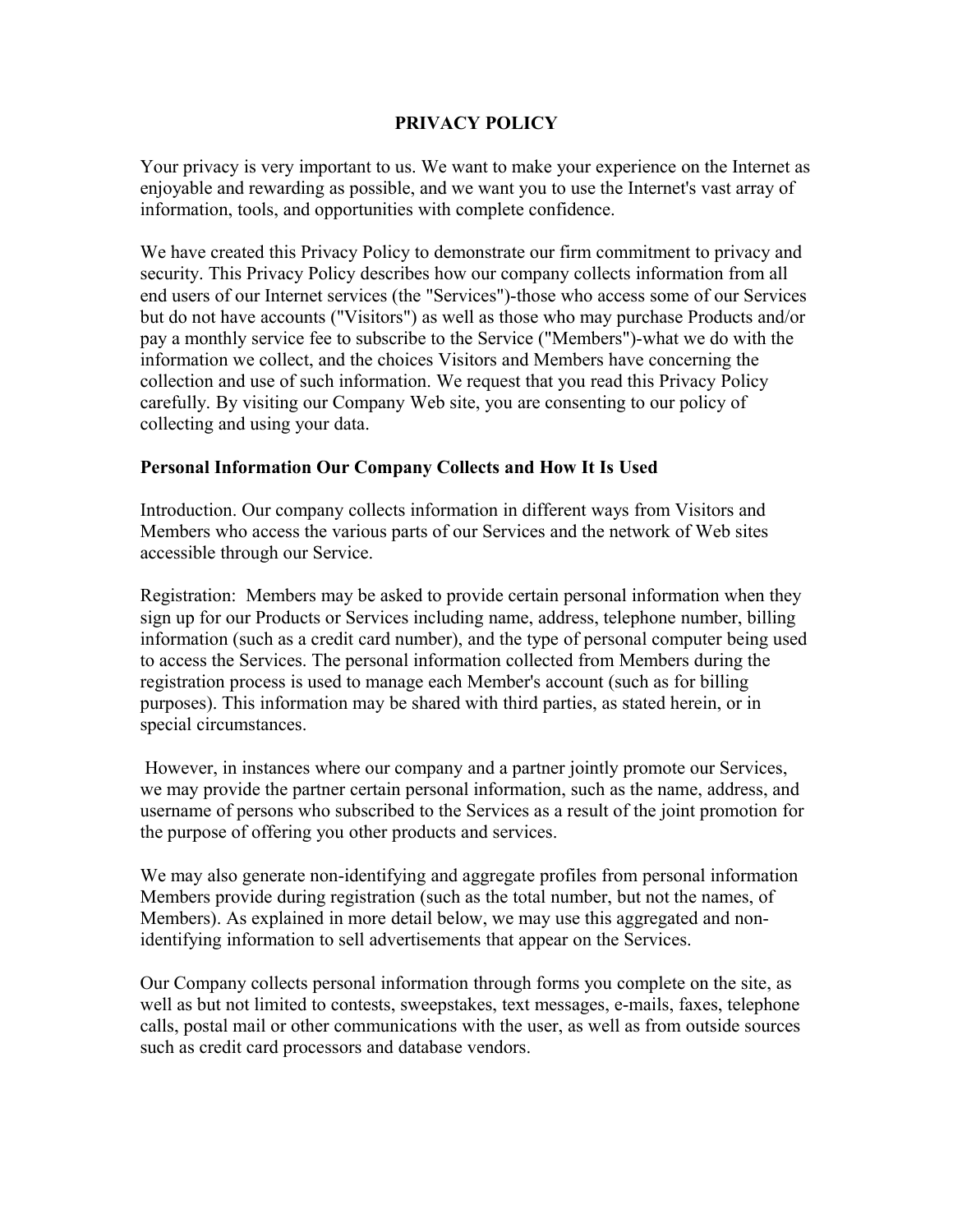For example, when you fill out a form subscribing to our emails, we are sent data information from our autoresponder company such as your name, email, the website you signed up from, geographical data such as your city, state, Postal code, country, Latitude, Longitude, Timestamp, Subscription method and IP address.

Also, with purchases, we supply our member's contact information, to our business partners, who then may contact the member by telephone after the member purchase. Sales proceeds are collected by the that business partner company. We also may supply other companies with contact information, for mail offers we believe would be of interest to our members, with or without compensation from those companies. At times we may send an advertisement for a third party product, where we collect the sales proceeds, and forward the purchaser's information to that third party.

Our Company Partners and Sponsors: Some products and services may be offered to Visitors and Members in conjunction with an affiliate, independent contractor seller or non-affiliated partner. To provide Visitors and Members some of these products and services, the partner may need to collect and maintain personal information.

Online Shopping: At some Web sites, you can purchase products and services or register to receive materials, such as a newsletter, catalog or new product and service updates. In many cases, you may be asked to provide contact information, such as your name, address, email address, phone number, and credit/debit card information.

If you complete an order for someone else, such as an online gift order sent directly to a recipient, you may be asked to provide information about the recipient, such as the recipient's name, address, and phone number. Our company has no control over the third parties' use of any personal information you provide when placing such an order. Please exercise care when doing so.

If you order services or products directly from our company, we use the personal information you provide to process that order. We do share this information with outside parties that we do business with.

Online Advertisements: Our company may display our online advertisements. In those cases we share information about our Visitors and Members collected through the registration process as well as through online surveys and promotions with these advertisers.

Additionally, in some instances, we use this information to deliver tailored advertisements or joint ventures. For instance, an advertiser or joint venture company tells us the audience they want to reach and provides us an advertisement tailored to the audience. Based upon the information we have collected, we may then display or send the advertisement to the intended audience. Our company does share personal information about its Visitors or Members with these advertisers or joint venture companies.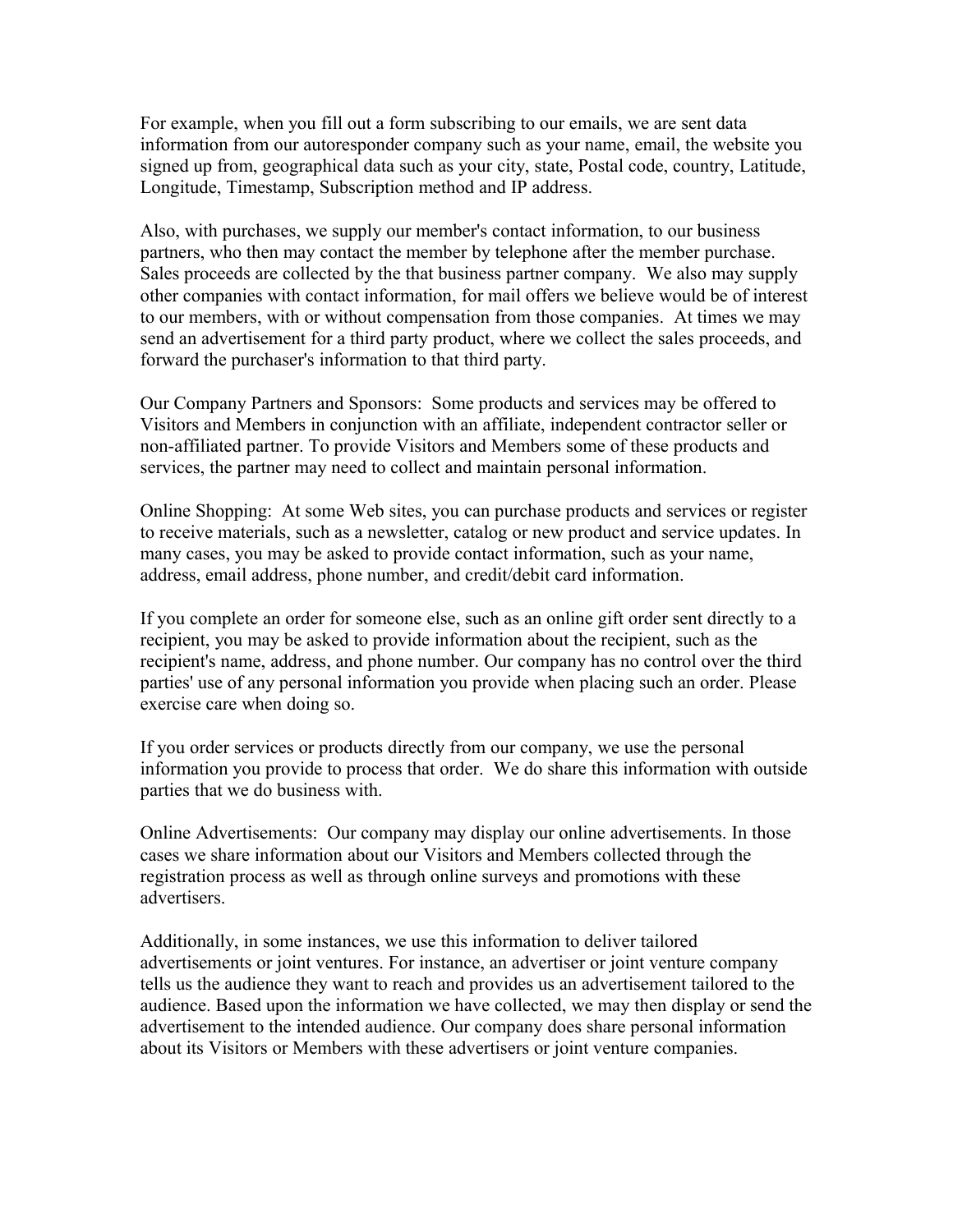By visiting our Company Web site, you are consenting to our policy of collecting and using your data. If you do not want to consent to our policy of collecting and using your data you can "opt out" of our Social Network and Facebook.com Website Custom Audience Ads advertising policy by notifying Company in the following manner:

Social Network and Facebook.com Website Custom Audience Ads (WCA):

A Custom Audience on Facebook.com is a list of people our company would like to show our ads to on Facebook.com, who have shown interest in our products and services, with ads we believe would be of interest to them. This audience consists of people, whose information and email addresses our Company already has, because they have already subscribed to receiving Company emails.

If you no longer have an interest in our products and services, you can opt-out of seeing Company's Facebook.com Website Custom Audience Ads. Unsubscribing from our Company's email list will remove you from Company's internal email database list and stop future emails from our Company, but not from being shown Facebook.com Website Custom Audience Ads. The Facebook.com Website Custom Audience Ads external database, is different from our Company's internal database and requires the following Opting-out request.

Opting-out of Facebook.com Website Custom Audience Ads:

To opt out of our Company's Facebook.com Custom Audience Ads, send an email, from the email address you are opting out, to Company using our email address provided in Company's contact information. Put "Opting Out of Facebook.com Website Custom Audience Ads " in the subject line of the email. In the body of the email include your name and email address. Our Company staff will forward your name and email address to Facebook.com with a request to delete you from all of Company's Facebook.com Website Custom Audience Ads.

## Google.com Analytics

Our Company may use Analytics tracking code to support Display Advertising, and enable Google Analytics to collect data about your traffic via the DoubleClick cookie in addition to data collected through the standard Google Analytics implementation. Display Advertising lets us enable features in Analytics that aren't available through standard implementations, like Remarketing with Google Analytics, Google Display Network Impression Reporting, the DoubleClick Campaign Manager integration, and Google Analytics Demographics and Interest Reporting.

Our Company may use Remarketing with Google Analytics to advertise online:

This allows third-party vendors, including Google, to show your ads on sites across the Internet. Our Company and third-party vendors, including Google, use first-party cookies (such as the Google Analytics cookie) and third-party cookies (such as the DoubleClick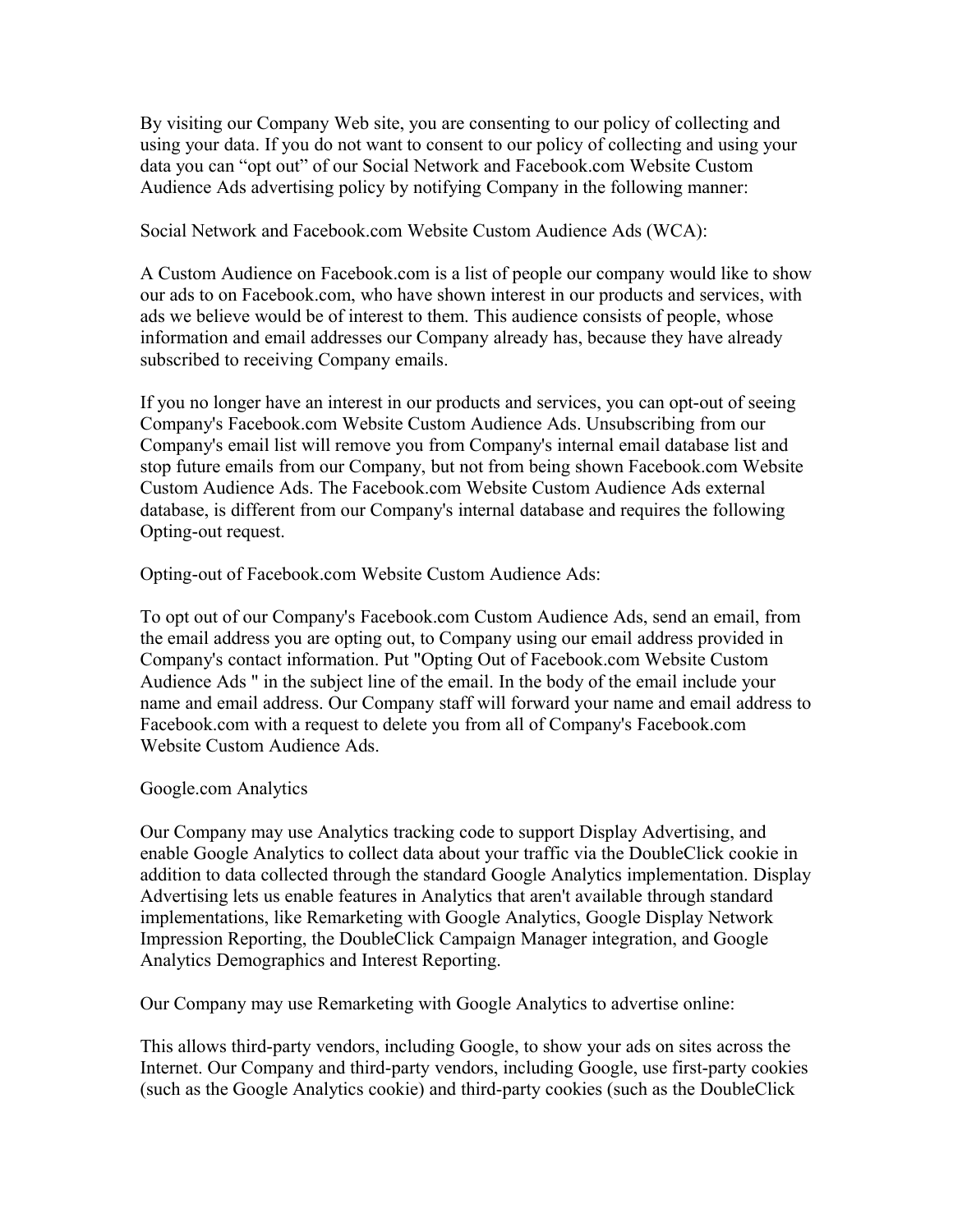cookie) together to inform, optimize, and serve ads based on someone's past visits to our website.

Our Company may implement Google Display Network Impression Reporting or the DoubleClick Campaign Manager:

Our Company and third-party vendors, including Google, use first-party cookies (such as the Google Analytics cookies) and third-party cookies (such as the DoubleClick cookie) together to report how your ad impressions, other uses of ad services, and interactions with these ad impressions and ad services that are related to visits to your site.

Our Company may implement Google Analytics Demographics and Interest Reporting:

The data from Google's Interest-based advertising or 3rd-party audience data (such as age, gender, and interests) with Google Analytics allows us to serve ads to you based on this data.

Opting-out of Google Analytics' For The Web and Google Analytics for Display Advertising:

Users can opt-out of Google Analytics' currently available opt-outs for the web at <https://tools.google.com/dlpage/gaoptout/>

Using the Ads Settings, users can opt-out of Google Analytics for Display Advertising and customize Google Display Network ads a[thttps://www.google.com/settings/personalinfo](https://www.google.com/settings/personalinfo)

Retargeting Ad Campaigns and Persistent Identifiers:

Our Company may utilize various types of advertising that appear on our Company sites and services including ads on third party sites and services. Our Company may utilize categories of information, including names and email addresses, collected from users on our sites and services, as well as third party sites and services, in connection with the ads that are served. This advertising may include, but not limited to, contextual advertising, cookies, anonymous cookies, pixels, persistent identifiers, geolocation information, email opt in, search engine terms, behavioral advertising and/or retargeting advertising.

This type of advertising is a form of targeted advertising, to the specific individual who is visiting the Web site. These advertisements appear on websites or other media, including display ads, pop up ads and ads displayed in mobile browsers. Those advertisements are selected and served by automated systems based on the interests relevant to the user from the content displayed to the user, based on what the user is viewing.

Our Company does not conduct inquiries into the information collection practices of third parties that may collect information from users that leave our Web site. Our Company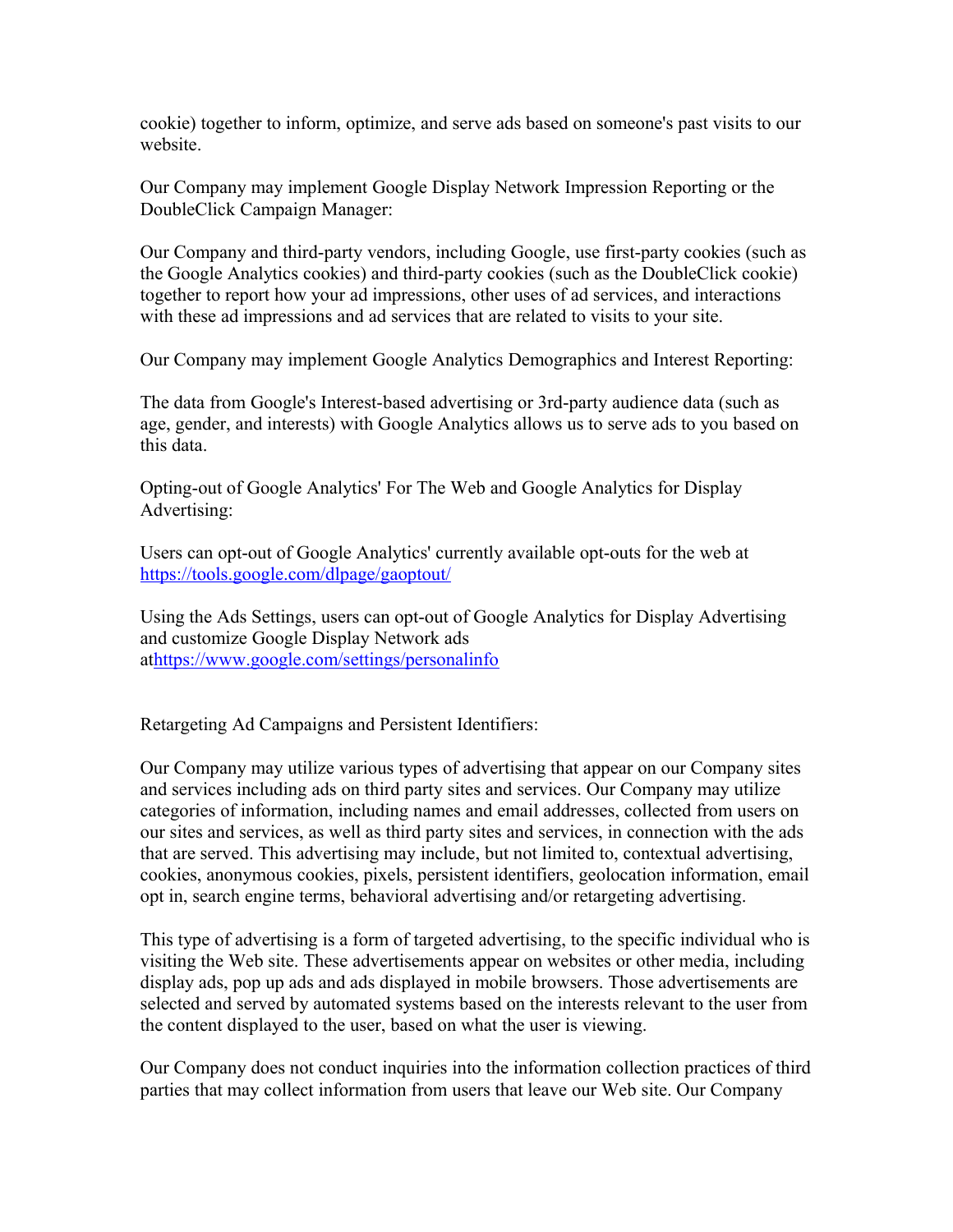may share customer information with third parties to process orders, for third party analytics and for marketing and advertising purposes.

Responses to Email Inquiries: When Visitors or Members send email inquiries to our company, the return email address is used to answer the email inquiry we receive.

Voluntary Customer Surveys: We may periodically conduct both business and individual customer surveys. We encourage our customers to participate in these surveys because they provide us with important information that helps us to improve the types of products and services we offer and how we provide them to you.

We may take the information we receive from individuals responding to our Customer Surveys and combine (or aggregate) it with the responses of other customers we may have, to create broader, generic responses to the survey questions (such as gender, age, residence, hobbies, education, employment, industry sector, or other demographic information). We then use the aggregated information to improve the quality of our services to you, and to develop new services and products. This aggregated, nonpersonally identifying information may be shared with third parties.

Special Cases: It is our company's policy to use or share the personal information about Visitors or Members in ways described herein without additional notice or means to opt out except as noted herein, or otherwise prohibit such unrelated uses.

Also, we may disclose personal information about Visitors or Members, or information regarding your use of the Services or Web sites accessible through our Services, for any reason if, in our sole discretion, we believe that it is reasonable to do so, including: credit agencies, collection agencies, merchant database agencies, law enforcement, or to satisfy laws, such as the Electronic Communications Privacy Act, the Child Online Privacy Act, regulations, or governmental or legal requests for such information; to disclose information that is necessary to identify, contact, or bring legal action against someone who may be violating our Acceptable Use Policy or Terms Of Service, or other user policies; to operate the Services properly; or to protect our company and our Members.

## Notice to California Residents – Your California Privacy Rights

Under California Law SB 27, California residents have the right to receive, once a year, information about third parties with whom we have shared information about you or your family for their marketing purposes during the previous calendar year, and a description of the categories of personal information shared. To make such a request, please send an email to Company, to the email address provided in our contact information and please include the phrase "California Privacy Request" in the subject line, the domain name of the Web site you are inquiring about, along with your name, address and email address. We will respond to you within thirty days of receiving such a request.

"Cookies" and How Our Company Uses Them. A "cookie" is a small data file that can be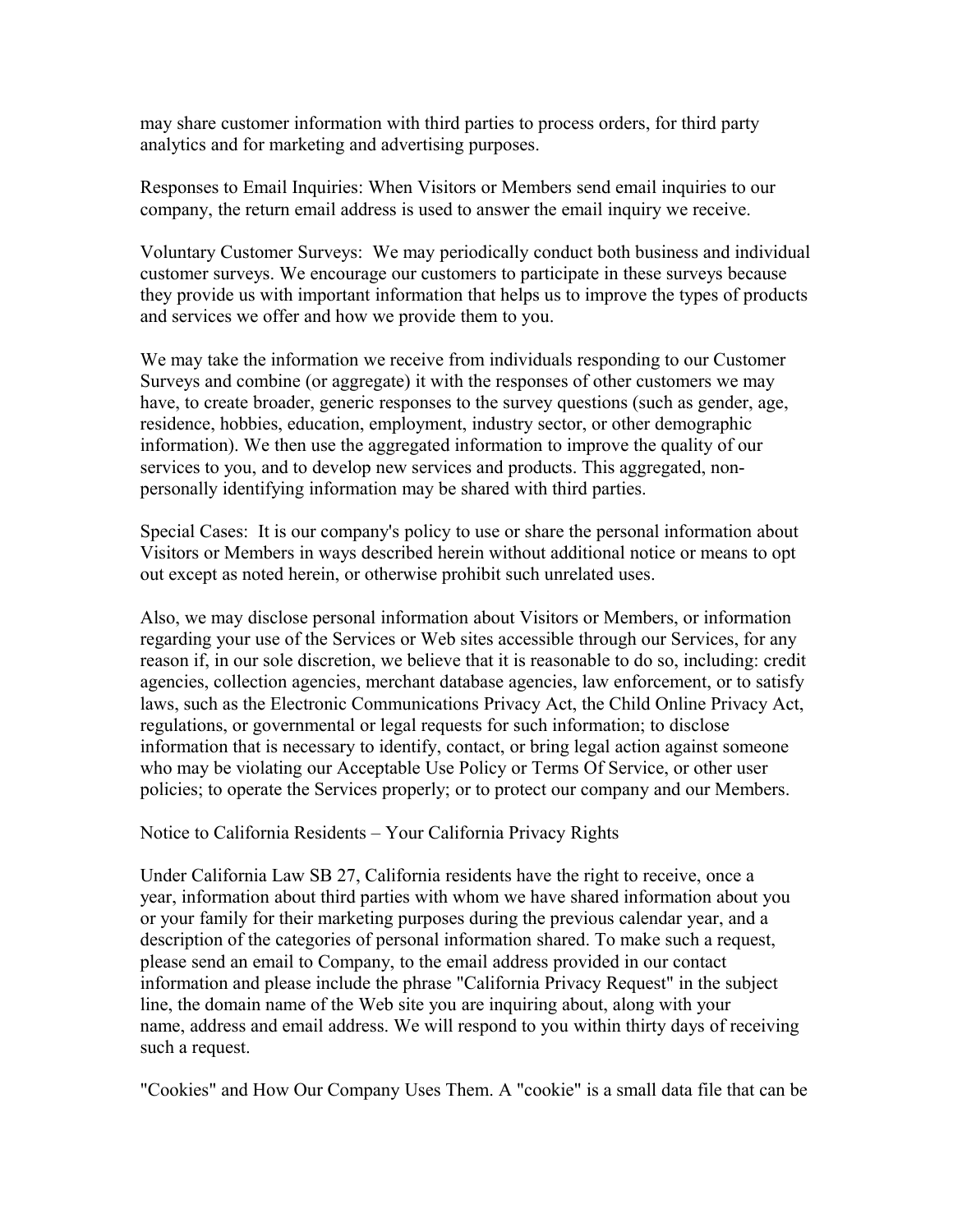placed on your hard drive when you visit certain Web sites. Our company may use cookies to collect, store, and sometimes track information for purposes stated herein as well as for statistical purposes to improve the products and services we provide and to manage our telecommunications networks.

Deleting Cookies: If you don't want our Company's cookies on your computer, to be used for the purposes stated herein, they are easy to delete. Simply go to <http://www.aboutcookies.org/Default.aspx?page=2>for instructions.

Advertisers and partners may also use their own cookies. We do not control use of these cookies and expressly disclaim responsibility for information collected through them.

Our Company Commitment to Children's Privacy: Protecting children's privacy is especially important to us. It is our policy to comply with the Children's Online Privacy Protection Act of 1998 and all other applicable laws. Therefore we restrict our Web site to persons eighteen years or older.

YOU MUST BE EIGHTEEN (18) YEARS OR OLDER TO ACCESS THIS WEB SITE. IF YOU ARE UNDER EIGHTEEN YEARS OF AGE, YOU ARE NOT PERMITTED TO ACCESS THIS WEB SITE FOR ANY REASON. DUE TO THE AGE RESTRICTIONS FOR USE OF THIS WEB SITE, NO INFORMATION OBTAINED BY THIS WEB SITE, FALLS WITHIN THE CHILDREN'S ONLINE PRIVACY PROTECTION ACT (COPPA) AND IS NOT MONITORED AS DOING SO.

Public Forums: Please remember that any information you may disclose in any Member Directory, or other public areas of our Web sites or the Internet, becomes public information. You should exercise caution when deciding to disclose personal information in these public areas.

Our Company's Commitment to Data Security: Services and Web sites we sponsor have security measures in place to protect the loss, misuse, and alteration of the information under our control. While we make every effort to ensure the integrity and security of our network and systems, we cannot guarantee that our security measures will prevent thirdparty "hackers" from illegally obtaining this information.

Where to Direct Questions About Our Privacy Policy: If you have any questions about this Privacy Policy or the practices described herein, you may contact us through the contact information provided on this Web site.

Revisions to This Policy: Our company reserves the right to revise, amend, or modify this policy, our Terms Of Service agreement, and our other policies and agreements at any time and in any manner, by updating this posting. Your use of this site after such changes are implemented constitutes your acknowledgement and acceptance of these changes. Please consult this privacy statement prior to every use for any changes.

Last updated: June 28, 2014